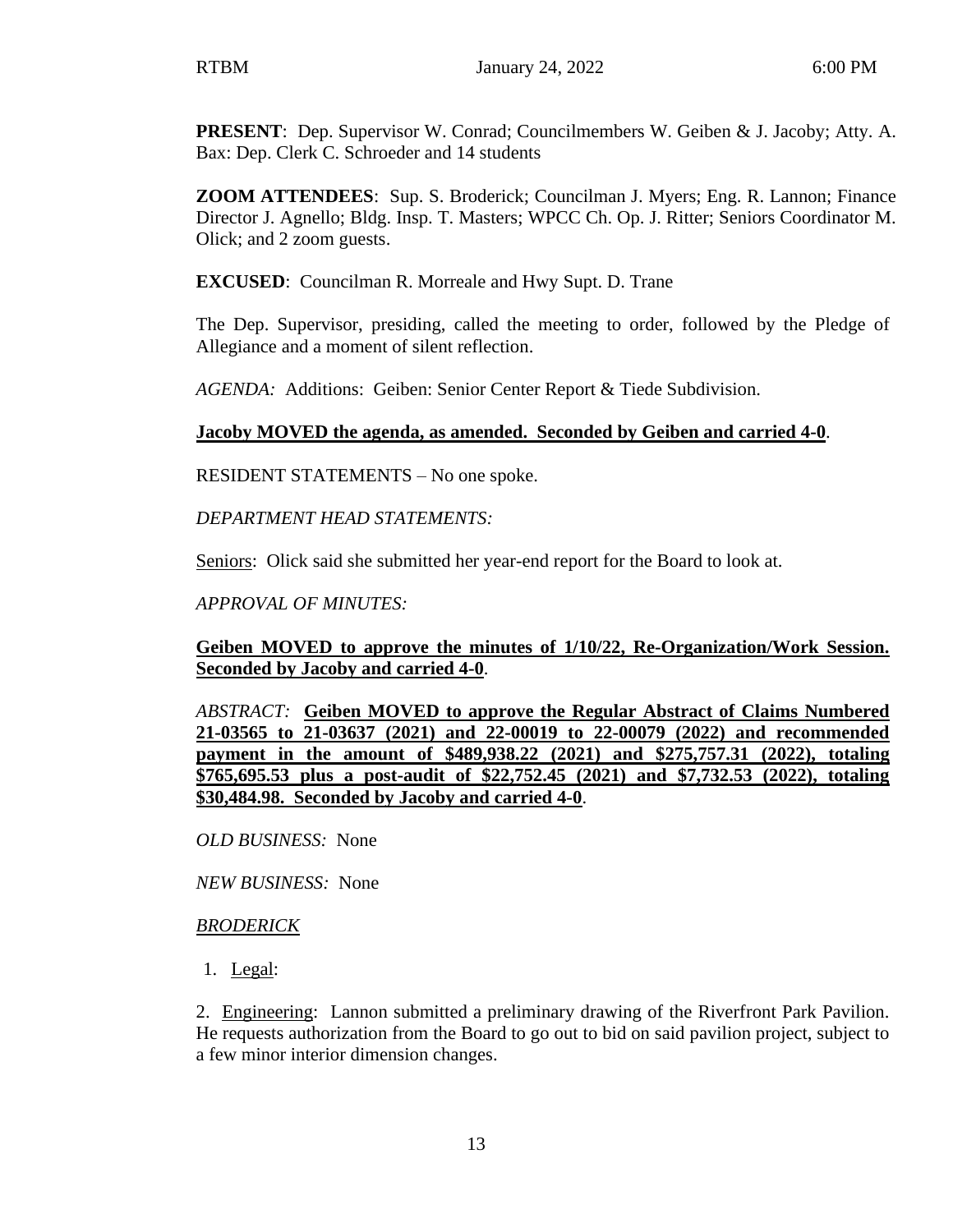### **Geiben MOVED to authorize GHD Engineering to go out to bid for the Riverfront Pavilion Project, as submitted, subject to minor adjustments. Seconded by Jacoby and carried 4-0**.

Lannon said a Solar Project at Niagara University has been submitted to the Town. Several variance requests are in front of the Zoning Board of Appeals. At the last ZBA meeting, there was a request that the SEQR for the project be initiated. The Town Board would be Lead Agent. Depending on the variances that may or not be taken by the ZBA, it could change the direction of the project. The developer would still like to proceed with the SEQR process.

Atty. Bax said there are a number of variances that are required for the project to move forward. The expense of moving forward, with the SEQR, will fall on the developer. In the event the variances are not approved and require another application, an amended SEQR may be required at the expense of the developer. Bax did not have any objection or see any risk for the Town to move forward with this.

Jacoby feels as though they don't have enough information. He has not seen any documentation.

Bax said this is all being handled by Atty. Tom Seaman, Special Counsel to the Town. Bax has spoken to Seaman personally who has no objection to this. There is no risk to the Town. The risk is to the developer to have to start over in the event the ZBA does not issue the appropriate variances.

Jacoby asked it the Town was implying that they approve of this project. Bax said the Town is not approving anything. All it is doing is asking the Engineer to complete the Environmental Impact as it is being presented at this point. As he said, if the ZBA doesn't grant the variances, the developer would have to submit a different project and a new SEQR would have to be presented.

# **Geiben MOVED to declare the Town's intent for Lead Agency for SEQR purposes on the Niagara University Solar Project. Seconded by Jacoby. Motion carried 4-0**.

## **Geiben MOVED to authorize GHD Engineering to move forward with the SEQR on the Solar Project at Niagara University. Seconded by Jacoby and carried 4-0**.

#### 3. Finance

The Finance Officer asked approval of the following 2021 & 2022 budget revisions.

#### 2021 Revisions

a) A request to move \$800.00 to Assessor Contractual (A00-1355-0400-0000) from Assessor Personnel (A00-1355-0100-0000) to cover contractual expenses.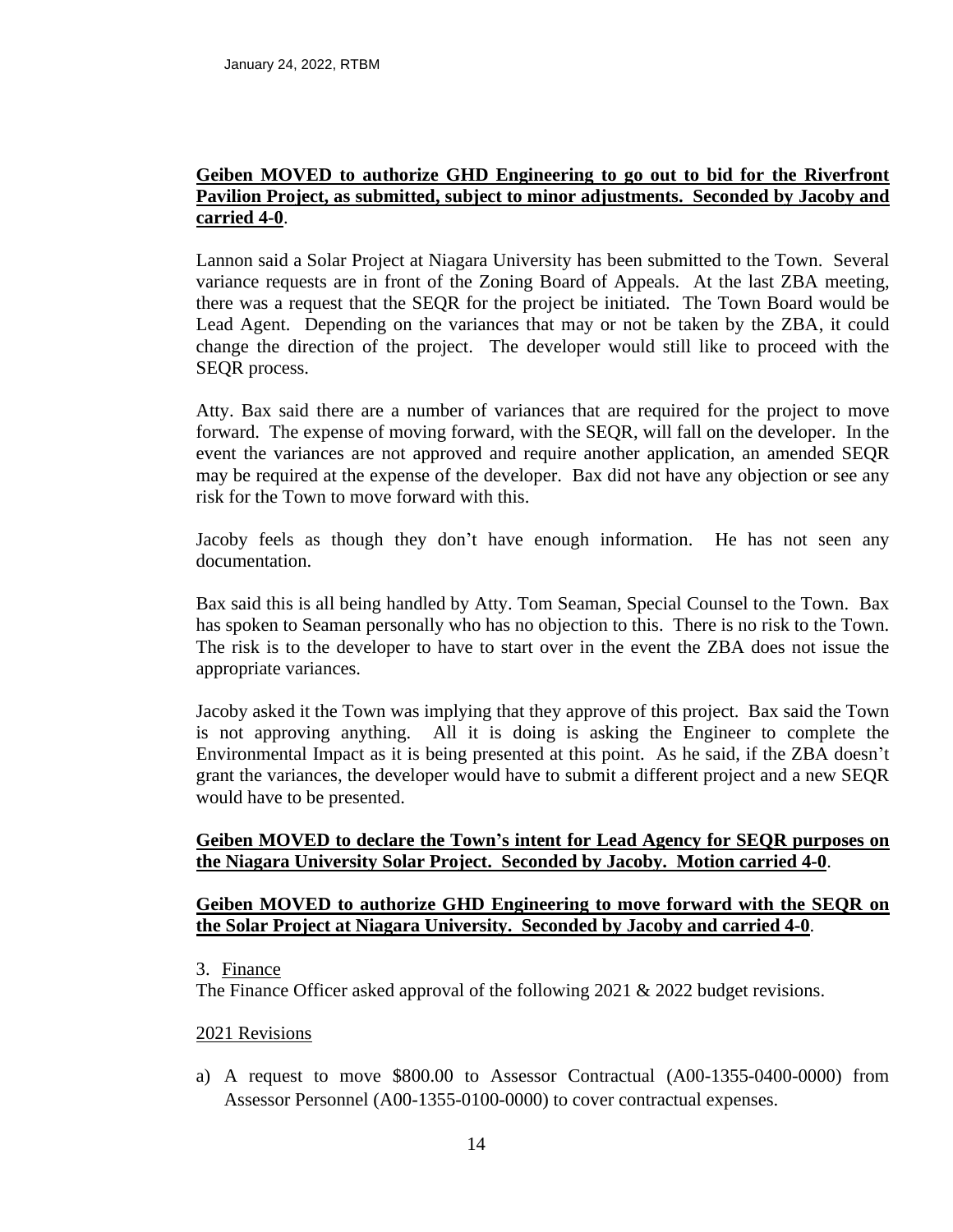- b) A request to move \$4,151.00 to Recreation Ice Rink Gas & Electric budget (A00-7310- 0403-3500) from Recreation Ice Rink Revenue (A00-1000-2025-4403) to cover electric expenses.
- c) A request to move \$4,330.00 to Police Gasoline/Diesel Fuel (B00-3120-0400-3510) from Contingency (B00-1990-0400-0000) to cover increased gasoline expenses.
- d) A request to move \$226.00 to General Repairs Gas & Electric (DB0-5110-0400-3500) from Snow Removal Contractual (DB0-5142-0400-0000) to cover increased Gas & Electric expenses.
- e) A request to move a total of \$2,000.00 to the Machinery Contractual (DB0-5130-0400- 0000) with \$1,000.00 from General Repairs Contractual (DB0-5110-0400-000 and with \$1,000.00 from Hospital and Medical Ins. (DB0-9060-0800-0000) to cover contractual expenses.
- f) A request to move \$114.00 to Sanitary Sewer Gasoline/Diesel (SS2-8120-0400-3510) from Sanitary Sewer Contractual (SS2-8120-0400-0000) to cover increased gasoline expenses.
- g) A request to move \$202.00 to Water Admin Gas & Electric (SW1-8310-0400-3500) from Water Admin Personnel (SW1-8310-0100-0000) to cover increased Gas & Electric expenses.

### 2022 Revisions

a) A request to move \$3,636.00 to Highway Admin. Contractual (A00-5010-0400-0000) from Highway Admin. Personnel (A00-5010-0100-0000) to cover cleaning company expenses with the vacancy of employee P. Zahno.

# **Geiben MOVED the 2021/2022 budget revisions, as submitted. Seconded by Jacoby and carried 4-0**.

4. Mighty Niagara Half Marathon: Allison Bolt, Special Events Coordinator at Niagara Hospice requests Saturday, October 1, 2022 for the Mighty Niagara Half Marathon and Hospice Dash 5K. They plan to keep the same route with the starting line at Artpark and post-race party at Porter on the Lake Park.

# **Geiben MOVED to authorize the Supervisor to sign a letter to the State DOT confirming approval for the Mighty Niagara Half Marathon and Hospice Dash 5K to**